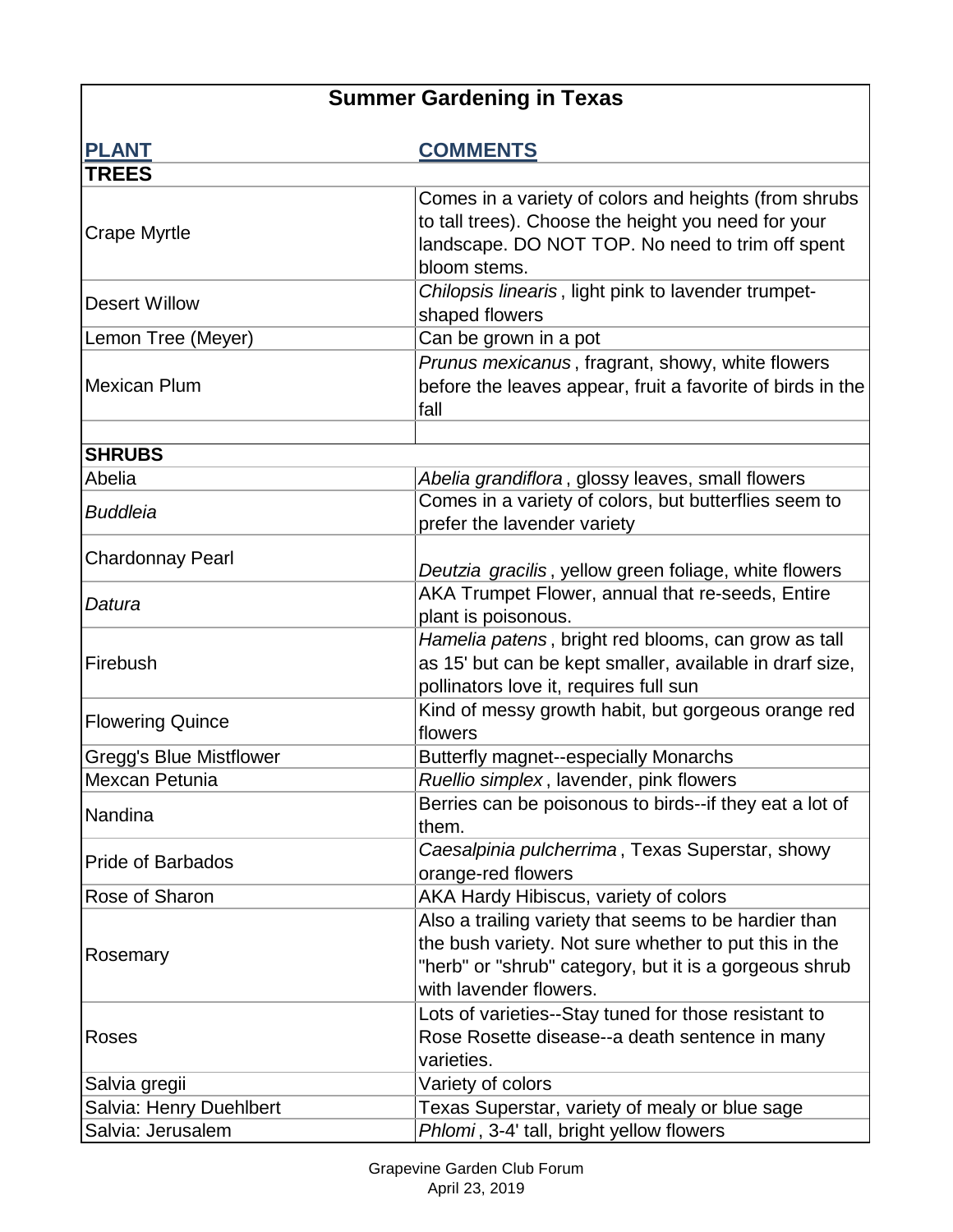| <b>SHRUBS</b> (continued)      |                                                                                                                                                                           |
|--------------------------------|---------------------------------------------------------------------------------------------------------------------------------------------------------------------------|
| Salvia: Mexican Bush Sage      | Salvia leucantha, white or purple flowers, pollinators<br>love it                                                                                                         |
| Salvia: Russian                | Perovskia atriplicifolia, Colors range from dark purple<br>to pink.                                                                                                       |
| <b>Skeleton-leaf Goldeneye</b> | Viguiera stenoloba, yellow flowers                                                                                                                                        |
| Virginia Sweetspire            | Itea virginica, white flowers, orange and red foliage in<br>the fall                                                                                                      |
| <b>White Desert Plumbago</b>   | Plumbago scanden, evergreen with red foliage in fall<br>and winter                                                                                                        |
| Zexmenia                       | <b>Bright yellow flowers</b>                                                                                                                                              |
|                                |                                                                                                                                                                           |
| <b>VINES</b>                   |                                                                                                                                                                           |
| <b>Black-Eyed Susan vine</b>   | Thunbergia alata, tender perennial that re-seeds                                                                                                                          |
| Carolina Jessamine             | Evergreen with fragrant yellow flowers                                                                                                                                    |
| <b>Clematis</b>                | Jack Manii is not supposed to do well here, but try it in<br>a sunny area with shaded roots. Gorgeous deep<br>purple flowers.                                             |
| Crossvine                      | Bignonia capreolata, showy, trumpet-shaped flowers,<br>pollinators love it                                                                                                |
| <b>Ivy</b>                     | Lots of varieties                                                                                                                                                         |
| Moon Flower vine               | Datura, annual, re-seeds All parts of plant are<br>poisonous.                                                                                                             |
| <b>Purple Hyacinth Bean</b>    | Freely re-seeds; Do not eat seeds.                                                                                                                                        |
| Queen's Wreath                 | AKA Coral Vine; aggressive grower, cut to ground in<br>winter                                                                                                             |
| <b>PERENNIALS</b>              |                                                                                                                                                                           |
| <b>Bird of Paradise</b>        | Soil must be kept moist throughout spring and<br>summer, the plant should be allowed to dry out slightly<br>between watering during fall and winter. Do not<br>overwater. |
| Canna                          | Variety of colors, variegated foliage in some species                                                                                                                     |
| Cactus                         | Lots of varieties                                                                                                                                                         |
| <b>Coral Bells</b>             | AKA alumroot, Heuchera                                                                                                                                                    |
| Daisy, Four-Nerve              | Hymenoxys                                                                                                                                                                 |
| Daisy, Oxeye                   | Chrysanthemum leucanthemum                                                                                                                                                |
| <b>Fall Aster</b>              | One of the best sources of lavender blooms; butterfly<br>magnet                                                                                                           |
| Flame acanthus                 | Anisacanthus quadrifidus, AKA Hummingbird Bush,<br>red flowers and foliage                                                                                                |
| <b>Iris</b>                    | Lots of varieties, colors                                                                                                                                                 |
| Lantana                        | Variety of colors                                                                                                                                                         |
|                                |                                                                                                                                                                           |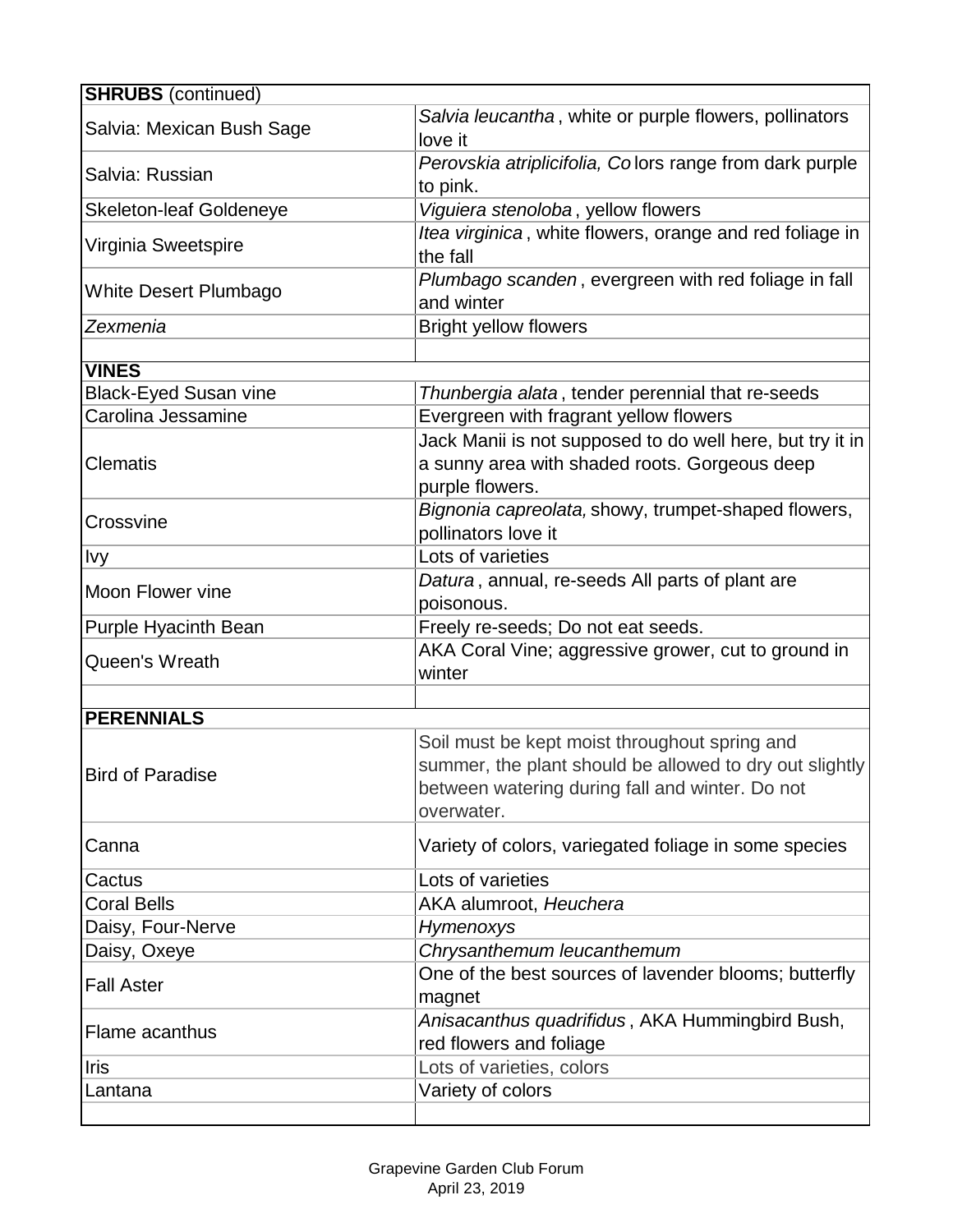| <b>PERENNIALS (continued)</b>                                                                                     |                                                                                                                                                                                                                                                                                 |
|-------------------------------------------------------------------------------------------------------------------|---------------------------------------------------------------------------------------------------------------------------------------------------------------------------------------------------------------------------------------------------------------------------------|
| <b>Mexican Mint Marigold</b>                                                                                      | Tagetes lucida, AKA Spanish Tarragon, Texas<br>Tarragon, Mexican Tarragon, yellow flowers                                                                                                                                                                                       |
| Milkweed: Carol Clark's favorites listed<br>in order of north Texas host plants for<br><b>Monarch butterflies</b> | Asclepias viridis, Asclepias asperula, Asclepias<br>oenotheroides, Asclepias incarnata, Asclepias<br>texana, Asclepias tuberosa, Asclepias verticillata<br>NOTE: Please don't plant curassavica (Tropical<br>Milkweed); not a true milkweed with little to benefit<br>Monarchs. |
| <b>Pink Texas Scullcap</b>                                                                                        | Tiny flowers on mounds of foliage                                                                                                                                                                                                                                               |
| Rudebeckia                                                                                                        | AKA black-eyes susan                                                                                                                                                                                                                                                            |
| Sedum                                                                                                             | AKA Stonecrop, multiple varieties and colors                                                                                                                                                                                                                                    |
| <b>Spider Lilies</b>                                                                                              | Hymenocallis, white, loves moist areas                                                                                                                                                                                                                                          |
| <b>Summer Phlox</b>                                                                                               | Texas Superstar: John Fanick, Phlox paniculata,<br>bicolor, pink with rose lavender eyes                                                                                                                                                                                        |
| <b>Texas Betony</b>                                                                                               | AKA Scarlet Betony, Scarlet Hedge Nettle, likes dry<br>shade                                                                                                                                                                                                                    |
| <b>Texas Star Hibiscus</b>                                                                                        | Hibiscus coccineus, likes to grow in wet areas, white<br>or crimson flowers                                                                                                                                                                                                     |
| Turk's Cap                                                                                                        | Malvaviscus drummondii, loved by hummingbirds and<br>butterflies                                                                                                                                                                                                                |
| Verbena                                                                                                           | Variety of colors                                                                                                                                                                                                                                                               |
| Vinca                                                                                                             | AKA Periwinkles, lots of colors and varieties                                                                                                                                                                                                                                   |
| Yarrow                                                                                                            | Medicinal uses (check with physician), flower or herb<br>garden; can be invasive                                                                                                                                                                                                |
| Yucca, Color Guard                                                                                                |                                                                                                                                                                                                                                                                                 |
| Yucca, Red                                                                                                        |                                                                                                                                                                                                                                                                                 |
| <b>ANNUALS</b>                                                                                                    |                                                                                                                                                                                                                                                                                 |
| Bouganvilla                                                                                                       | Variety of colors, wonderful in pots                                                                                                                                                                                                                                            |
| <b>Dianthus</b>                                                                                                   | Variety of colors                                                                                                                                                                                                                                                               |
| Pentas                                                                                                            | Variety of colors                                                                                                                                                                                                                                                               |
| Summer Snapdragon                                                                                                 | Angelonia, Texas Superstar, spreading annual with<br>upright flower spikes that resemble miniature<br>snapdragons                                                                                                                                                               |
| Sunflower                                                                                                         | Annual that re-seeds                                                                                                                                                                                                                                                            |
| Vinca                                                                                                             | AKA Periwinkles, lots of colors and varieties                                                                                                                                                                                                                                   |
| Zinnia                                                                                                            | variety of colors                                                                                                                                                                                                                                                               |
|                                                                                                                   |                                                                                                                                                                                                                                                                                 |
| <b>GRASSES</b>                                                                                                    |                                                                                                                                                                                                                                                                                 |
| <b>Inland Sea Oats</b>                                                                                            | Chasmanthium latifolium, re-seeds, can be invasive--<br>cut off seed heads in January, after birds have had<br>their fill. Survives well in shade and moist areas such<br>as creek and riverbanks.                                                                              |
| <b>Maiden Grass</b>                                                                                               | Miscanthus sinensis, several varieties                                                                                                                                                                                                                                          |
|                                                                                                                   |                                                                                                                                                                                                                                                                                 |